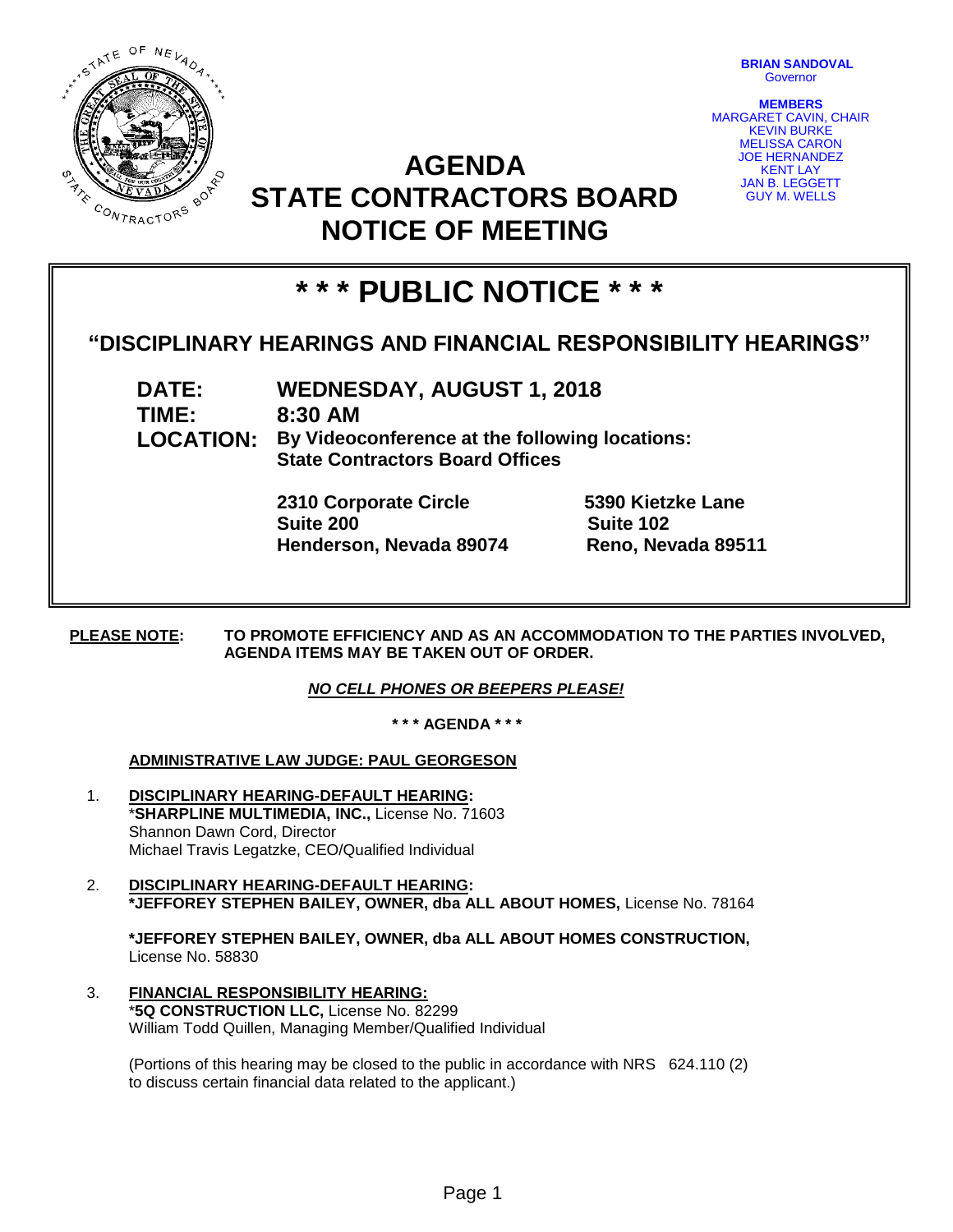#### 4. **FINANCIAL RESPONSIBILITY HEARING:**

\***ELEMENT BUILT HOMES INC.,** License No. 82166 Kevin Ronald Yttrup, President/Qualified Individual

(Portions of this hearing may be closed to the public in accordance with NRS 624.110 (2) to discuss certain financial data related to the applicant.)

#### 5. **FINANCIAL RESPONSIBILITY HEARING:**

\***HOMEY CRAFTS AND DESIGN DBA PAINTER BROS OF LAS VEGAS,** License No. 82287 Kayden Troy Porter, President Lauren Elizabeth Dentscheff, Secretary Zachary Jordan Tanner, Qualified Individual

(Portions of this hearing may be closed to the public in accordance with NRS 624.110 (2) to discuss certain financial data related to the applicant.)

6. **FINANCIAL RESPONSIBILITY HEARING:** 

\***ROCKET ELECTRIC LLC,** License No. 82011 Cody Richard Kay, Manager/Qualified Individual

(Portions of this hearing may be closed to the public in accordance with NRS 624.110 (2) to discuss certain financial data related to the applicant.)

#### 7. **FINANCIAL RESPONSIBILITY HEARING (Cont. from July 05, 2018):**

\***HARDY WINDOW COMPANY,** License No. 82165 Chance Patrick Hardy, President Patrick George Hardy, Vice President/Trade Qualified Individual Gary Wayne Prahl, CMS Qualified Individual

(Portions of this hearing may be closed to the public in accordance with NRS 624.110 (2) to discuss certain financial data related to the applicant.)

8. **FINANCIAL RESPONSIBILITY HEARING (Cont. from July 05, 2018): \*REGAN ROOFING INC.,** License No. 82213 Patrick Kelly Regan, President/Qualified Individual

(Portions of this hearing may be closed to the public in accordance with NRS 624.110 (2) to discuss certain financial data related to the applicant.)

9. **FINANCIAL RESPONSIBILITY HEARING (Cont. from July 05, 2018): \*PARAGON CONCRETE COMPANY LLC,** License No. 82008 Roger Doyle Evans, Manager/Qualified Individual

(Portions of this hearing may be closed to the public in accordance with NRS 624.110 (2) to discuss certain financial data related to the applicant.)

\* Adjournment

**\*Denotes items on which action may occur.**

#### **NOTICES POSTED AT THE FOLLOWING LOCATIONS**

NEVADA STATE CONTRACTORS BOARD – RENO NEVADA STATE CONTRACTORS BOARD – HENDERSON NEVADA STATE CONTRACTORS BOARD – INTERNET WEBSITE NEVADA PUBLIC NOTICE WEBSITE [www.nscb.nv.gov](http://www.nscb.state.nv.us/)

RENO CITY HALL